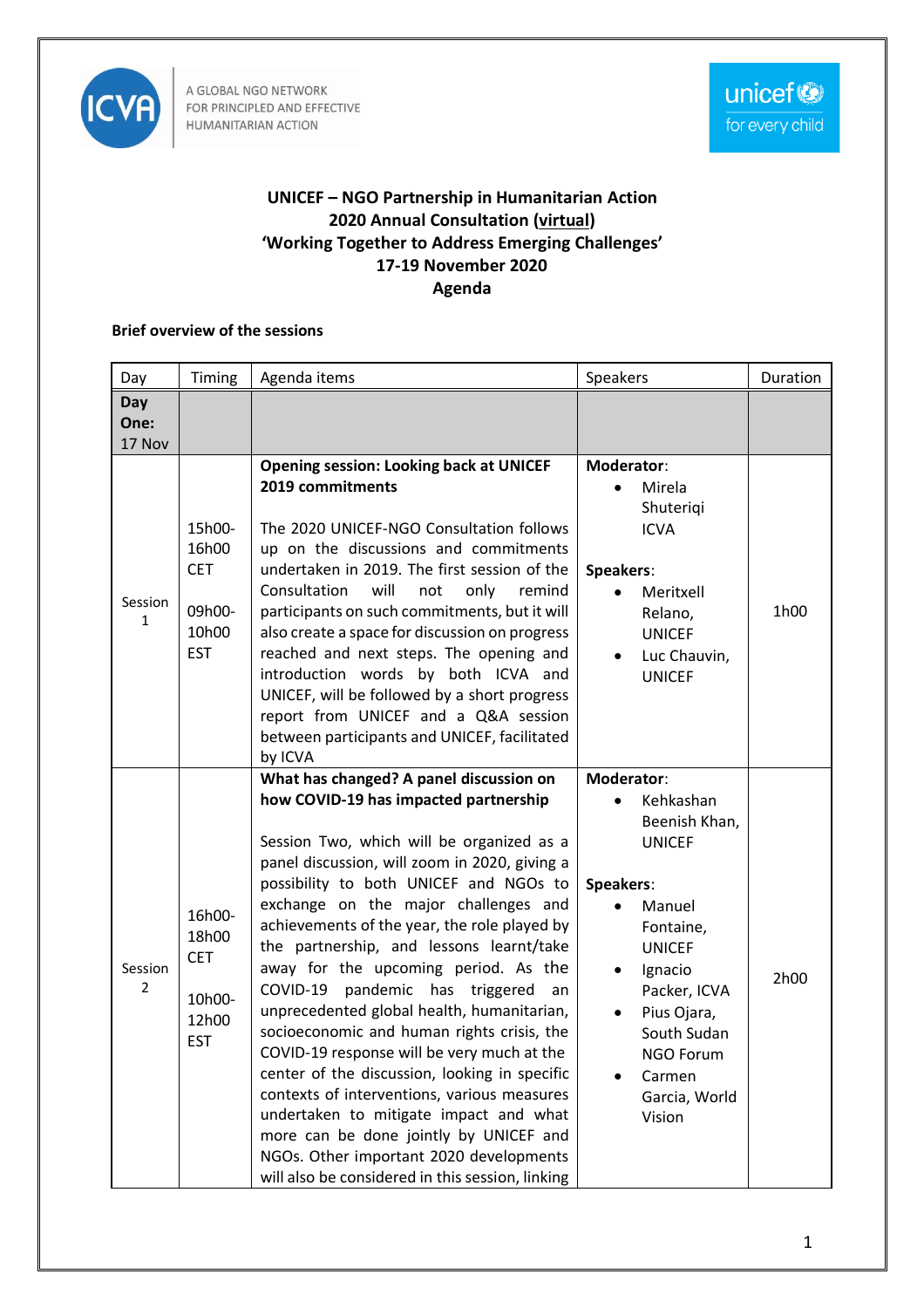| Day<br>Two:            |                                                                | the<br>commitments towards<br>with<br>up<br>partnership taken by UNICEF in 2019 and<br>identifying<br>where<br>continued<br>areas<br>investment is needed.                                                                                                                                                                                                                                                                                                                                                                                                                                                                                                                                                                                                                                                                                                                                                                                                                                        |                                                                                                                                                                                                                                                |                   |
|------------------------|----------------------------------------------------------------|---------------------------------------------------------------------------------------------------------------------------------------------------------------------------------------------------------------------------------------------------------------------------------------------------------------------------------------------------------------------------------------------------------------------------------------------------------------------------------------------------------------------------------------------------------------------------------------------------------------------------------------------------------------------------------------------------------------------------------------------------------------------------------------------------------------------------------------------------------------------------------------------------------------------------------------------------------------------------------------------------|------------------------------------------------------------------------------------------------------------------------------------------------------------------------------------------------------------------------------------------------|-------------------|
| 18 Nov<br>Session<br>3 | 14h00-<br>14h30<br><b>CET</b><br>08h00-<br>08h30<br><b>EST</b> | <b>Operationalising partnership: UNICEF Civil</b><br><b>Society Organizations partnership survey</b><br>In the last years, UNICEF has increasingly<br>invested in improving its partnership with<br>civil society by also more pro-actively<br>reaching out and asking their feedback in<br>such a partnership. In 2019, upon request by<br>UNICEF, ICVA carried a humanitarian<br>partnership survey that, together with<br>several regional feedback sessions, shaped<br>the themes and session of the 2019 UNICEF-<br>NGO Consultations. In 2020, UNICEF itself<br>carried out another partnership survey going<br>beyond the humanitarian sector<br>and<br>covering all its civil society partners. The<br>Survey results will be presented by UNICEF<br>during the session. This will be followed by a<br>reaction<br>from<br>ICVA,<br>which<br>short<br>will compared it to the 2019 survey findings<br>which were limited to its humanitarian<br>members. A short Q&A session will follow. | Moderator:<br>Jeremy<br>Rempel, ICVA<br>Speakers:<br>Frankie Chen,<br><b>UNICEF</b><br>Jeremy<br>Rempel, ICVA                                                                                                                                  | 30 <sub>min</sub> |
| Session<br>4           | 14h30-<br>15h15<br><b>CET</b><br>08h30-<br>09h15<br><b>EST</b> | <b>Operationalising partnership: UNICEF</b><br>simplified partnerships procedures<br>This session will look at how simplified<br>partnership procedures and new partnership<br>modalities can support the delivery of results<br>for children, what some of the remaining<br>challenges faced are and how UNICEF and<br>NGO partners can address such challenges in<br>the future. This session will give us the<br>opportunity to hear points of concern from<br>the NGO side as well as continue the<br>discussion<br>harmonization<br>and<br>on<br>simplification of UN partnership agreements<br>focus<br>with<br>on<br>a<br><b>UNICEF Programme Cooperation Agreement</b><br>(PCA), a discussion that has been reignited in<br>2019.                                                                                                                                                                                                                                                         | Moderator:<br>$\bullet$ Jeremy<br>Rempel, ICVA<br>Speakers:<br><b>Kate Phillips</b><br>Barrasso,<br>InterAction<br>Miriam<br>Mbembe,<br>Kenya Red<br>Cross<br>Josephine<br>Odanga,<br><b>UNICEF</b><br>Kenya<br>Frankie Chen,<br><b>UNICEF</b> | 45min             |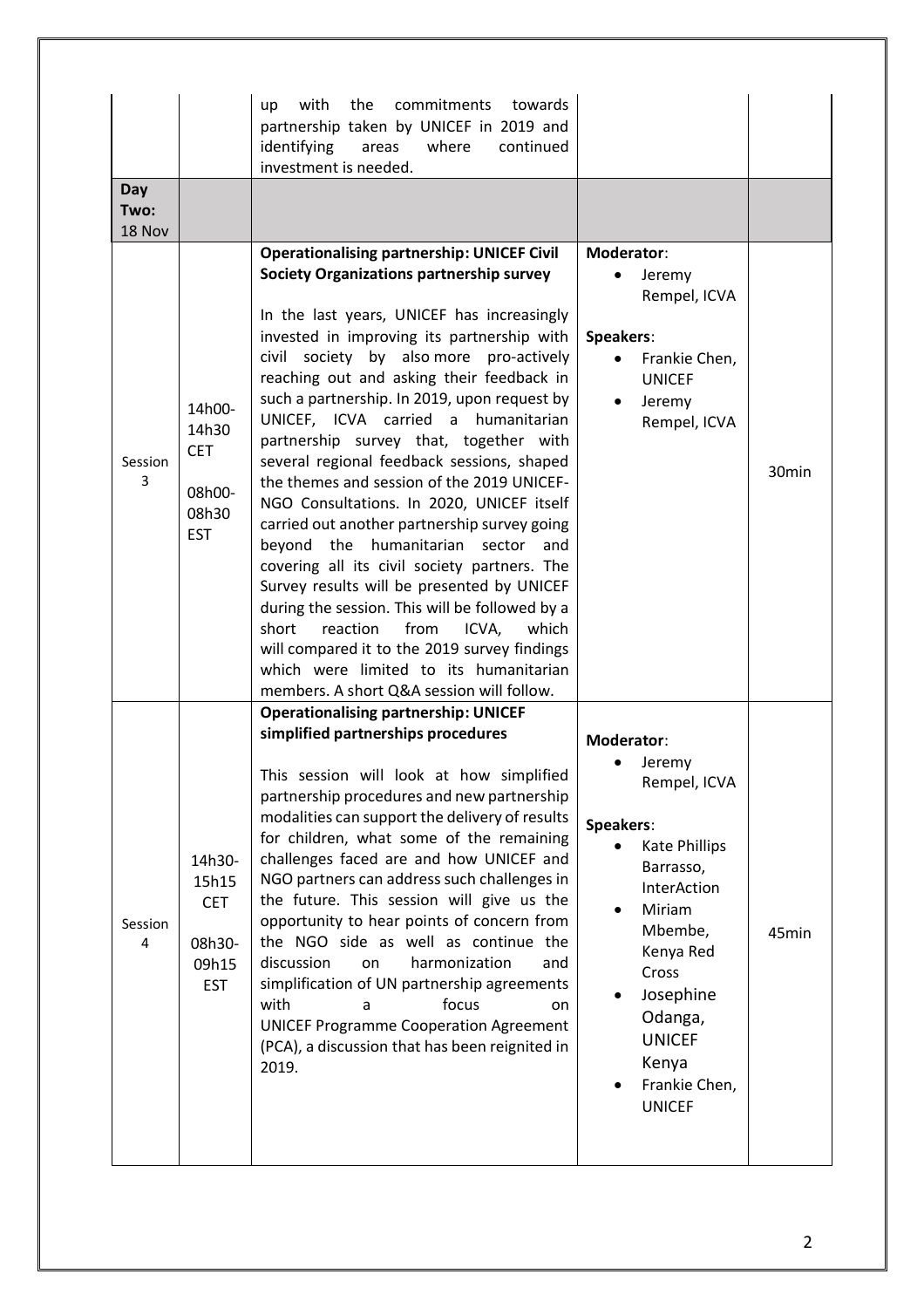| Session<br>4<br>(cont'd) | 15h15-<br>16h30<br><b>CET</b><br>09h15-<br>10h30<br><b>EST</b> | Funding flexibility for NGOs in the context<br>of COVID-19 and beyond<br>This panel is very much linked to the previous<br>one, as the COVID-19 pandemic has<br>demonstrated how the humanitarian system<br>is able to quickly apply flexibility measures<br>advocated by NGOs and UN agencies for<br>decades. During this panel we will discuss<br>ways to incorporate elements of quality<br>funding, funding flexibility and lighter<br>requirements<br>into<br>standard<br>reporting<br>practice beyond the pandemic, cascading the<br>benefits throughout the partnership line and<br>improving equitable risk transfer. Specific<br>attention will be given to access and quality<br>of funding for local and national NGOs.                      | Moderator:<br>Jeremy<br>$\bullet$<br>Rempel, ICVA<br>Speakers:<br>Magda<br>Cavanna<br>Highams, IRC<br>Virginie<br>$\bullet$<br>Lefèvre, Amel<br>Association<br>International<br>Samar<br>$\bullet$<br>Muhareb,<br><b>ARDD</b><br>Jelena<br>$\bullet$<br>Jovanovic,<br><b>UNICEF</b> | 45min   |
|--------------------------|----------------------------------------------------------------|---------------------------------------------------------------------------------------------------------------------------------------------------------------------------------------------------------------------------------------------------------------------------------------------------------------------------------------------------------------------------------------------------------------------------------------------------------------------------------------------------------------------------------------------------------------------------------------------------------------------------------------------------------------------------------------------------------------------------------------------------------|-------------------------------------------------------------------------------------------------------------------------------------------------------------------------------------------------------------------------------------------------------------------------------------|---------|
| Day<br>Three:<br>19 Nov  |                                                                |                                                                                                                                                                                                                                                                                                                                                                                                                                                                                                                                                                                                                                                                                                                                                         |                                                                                                                                                                                                                                                                                     |         |
| Session<br>5             | 14h30-<br>16h00<br><b>CET</b><br>08h30-<br>10h00<br><b>EST</b> | Anti-racism, anti-discrimination efforts for<br>a respectful, inclusive, diverse, equitable,<br>mutually accountable & safe partnership<br>The third day of the Consultation will start<br>with a session focusing on anti-racism, anti-<br>discrimination and localization efforts. Co-<br>organized with A4EP, a network of national<br>and local organizations, the first panel will<br>discuss anti-discrimination and anti-racism<br>efforts, addressing institutional aspects and<br>the external ones, e.g. programming and<br>partnership as well the inter-linkages<br>between them. By sharing on their ongoing<br>initiatives, NGOs and UNICEF will also<br>explore opportunities to leverage results for<br>concrete changes in the system. | Moderator:<br>Smruti Patel,<br>A4EP<br>Speakers:<br>Ritah<br>Nansereko,<br><b>AWYAD</b><br>Julie Diane<br>Hackett,<br><b>UNICEF</b><br>Ferdous Ara<br>Rumee,<br><b>COAST Trust</b><br>Saranel<br>Benjamin,<br>Oxfam GB                                                              | 1h30min |
| Session<br>5<br>(cont'd) | 16h00-<br>17h30<br><b>CET</b><br>10h00-<br>11h30<br><b>EST</b> | Localization and decolonization of aid<br>efforts for a respectful, inclusive, diverse,<br>equitable, mutually accountable and safe<br>partnership<br>Co-organized with A4EP, a network of<br>national and local organizations, the second<br>panel will highlight how decolonialization of<br>aid and how the principles of partnership<br>should be so implemented so as to ensure<br>joint decision-making, respect, diversity,<br>equality<br>and<br>mutual<br>accountability<br>in                                                                                                                                                                                                                                                                 | Moderator:<br>Smruti Patel,<br>A4EP<br>Speakers:<br>Philimon<br>Majwa,<br><b>UNICEF</b><br>Christian Els,<br>$\bullet$<br>Local2Global<br>Regina<br>"Nanette"                                                                                                                       | 1h30min |